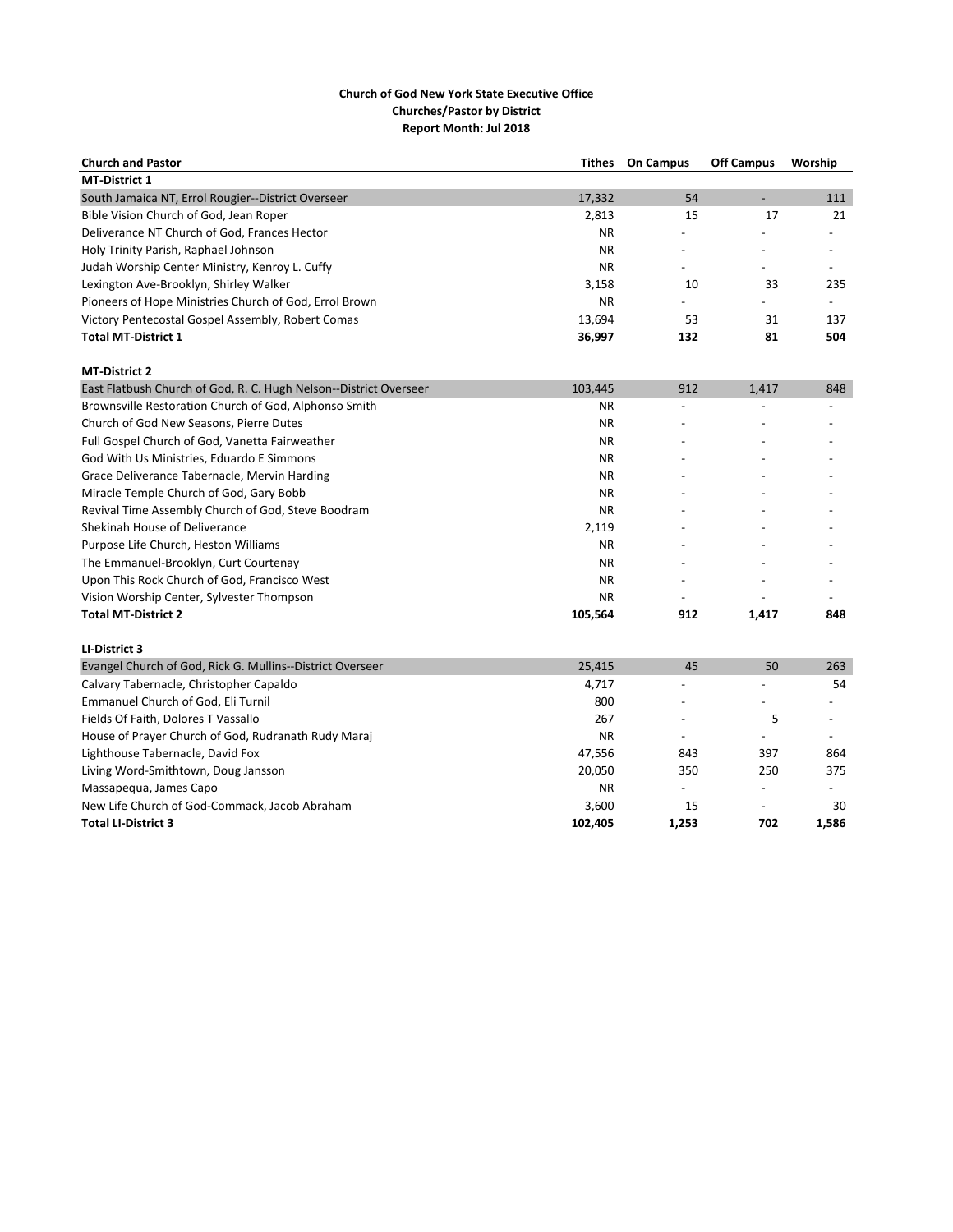| <b>Church and Pastor</b>                                      | <b>Tithes</b> | <b>On Campus</b>         | <b>Off Campus</b>        | Worship                  |
|---------------------------------------------------------------|---------------|--------------------------|--------------------------|--------------------------|
| <b>MT-District 4</b>                                          |               |                          |                          |                          |
| Remsen Ave. Church of God, Brugard Brutus--District Overseer  | 8,025         | 310                      | 42                       | 305                      |
| Christ is Coming Soon Church of God, Robert Guillaume         | <b>NR</b>     | $\overline{a}$           |                          |                          |
| Classon Ave-Haitian, Marcel Fontus                            | <b>NR</b>     | $\overline{\phantom{a}}$ |                          | $\overline{\phantom{a}}$ |
| Cortelyou Rd, Diane Jacques St. Surin                         | 23,989        | 780                      | 74                       | 736                      |
| E 51st St-Brooklyn, John Samedi                               | <b>NR</b>     |                          |                          |                          |
| Ebenezer Haitian, Roland Bernadin                             | <b>NR</b>     |                          |                          |                          |
| Faith, Love, And Praise Church of God, Joel Bossous           | <b>NR</b>     |                          |                          |                          |
| Faithful Church of God, Jean Claude Michel                    | <b>NR</b>     |                          |                          |                          |
| Flatbush Ave, Delinois Cajuste                                | 1,167         | 2                        | $\overline{2}$           | 6                        |
| Holiness Temple Church of God                                 | <b>NR</b>     |                          |                          |                          |
| Metrotab Manahaim Church Of God, James Jean                   | 100           | $\mathbf{1}$             | $\mathbf{1}$             | 35                       |
| Nostrand Ave, Rosette T Valnord                               | 1.640         |                          |                          |                          |
| Truth, Moise Desroches                                        | <b>NR</b>     |                          |                          |                          |
| <b>Total MT District 4</b>                                    | 34,920        | 1,093                    | 119                      | 1,082                    |
|                                                               |               |                          |                          |                          |
| <b>MT-District 5</b>                                          |               |                          |                          |                          |
| Manhattan Church of God, Emmanuel Denis--District Overseer    | <b>NR</b>     | ÷                        | $\overline{\phantom{a}}$ |                          |
| Harvest Church of God, Lesly Exil                             | <b>NR</b>     | $\overline{\phantom{a}}$ | $\overline{a}$           | $\overline{\phantom{a}}$ |
| Huntington Haitian, Georges Franck                            | 9,193         | 115                      |                          | 130                      |
| Manhattan-Uppertown, Jean Milou Octelene                      | <b>NR</b>     | $\overline{\phantom{a}}$ |                          |                          |
| Mount Vernon - Haitian, Jean Carlos Charles                   | <b>NR</b>     |                          |                          |                          |
| New Rochelle Haitian, Joanes Rousseau                         | 6,922         | 56                       | 15                       | 80                       |
| Yonkers-Haitian, Manfred Jean-Louis                           | <b>NR</b>     |                          |                          |                          |
| <b>Total District MT-5</b>                                    | 16,115        | 171                      | 15                       | 210                      |
| <b>MT-District 6</b>                                          |               |                          |                          |                          |
| Spring Valley, Edner B Ligonde--District Overseer             | 20,000        | 20                       | 18                       | 200                      |
| Seed Church Of God, Hermann Michel                            | <b>NR</b>     |                          |                          |                          |
| Trinity Church of God, Guisley Noisin                         | <b>NR</b>     |                          |                          |                          |
| <b>Total MT-District 6</b>                                    | 20,000        | 20                       | 18                       | 200                      |
|                                                               |               |                          |                          |                          |
| <b>MT-District 7</b>                                          |               |                          |                          |                          |
| Francis L Blvd-Haitian, Emmanuel Blanchard--District Overseer | 11,844        | 220                      | 175                      | 360                      |
| Cambria Heights-Haitian, Rene Pierrot                         | <b>NR</b>     | $\overline{a}$           |                          |                          |
| Clarkson Ave, Clarens Lapointe                                | <b>NR</b>     |                          |                          |                          |
| Corner Stone Church of God, Edvard Esteve                     | 2,951         |                          |                          |                          |
| Elise Evangelique Salem, Enid St. Louis                       | <b>NR</b>     |                          |                          |                          |
| <b>Total MT-District 7</b>                                    | 14,795        | 220                      | 175                      | 360                      |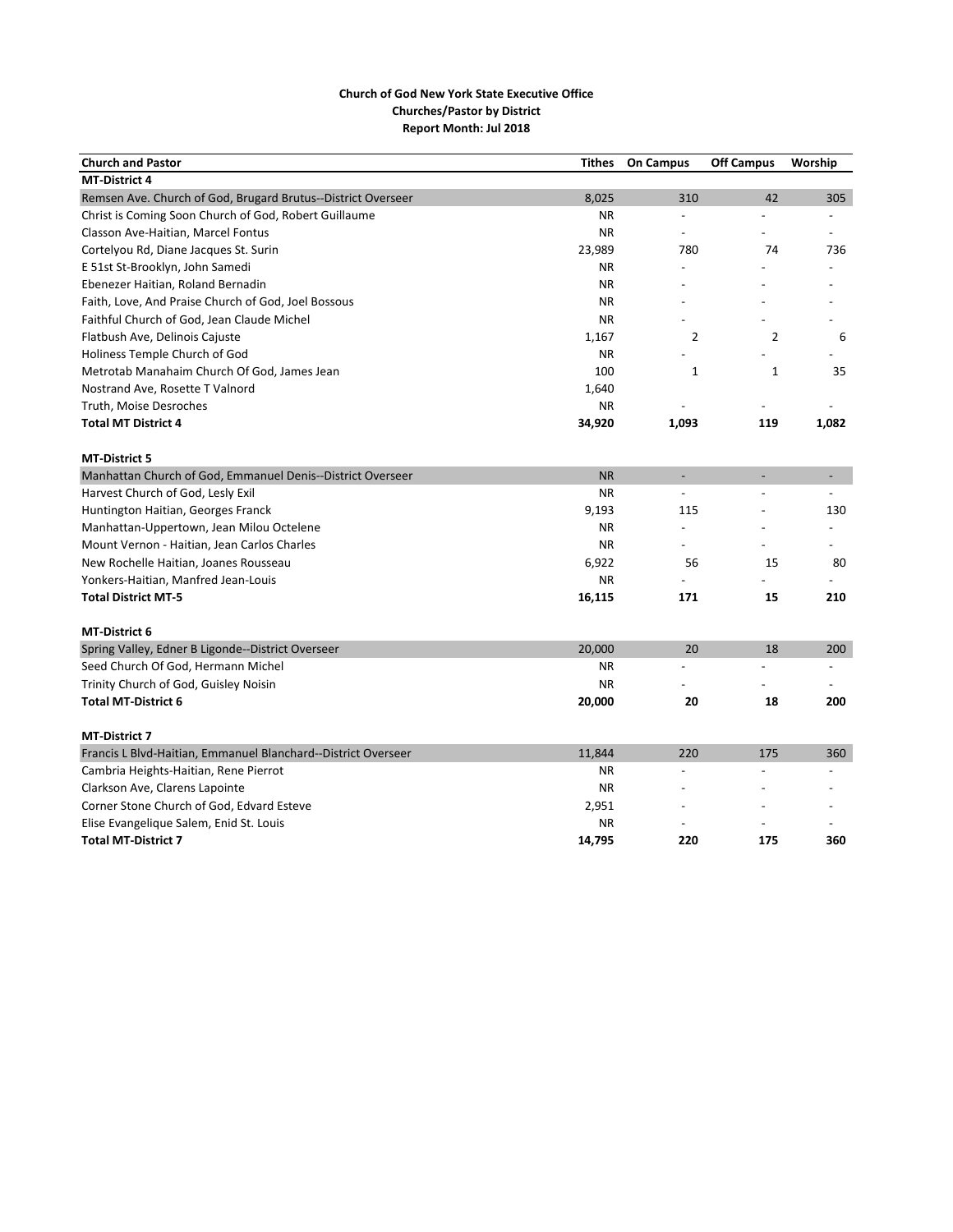| <b>Church and Pastor</b>                                             | <b>Tithes</b> | <b>On Campus</b>         | <b>Off Campus</b> | Worship                  |
|----------------------------------------------------------------------|---------------|--------------------------|-------------------|--------------------------|
| <b>MT-District 8</b>                                                 |               |                          |                   |                          |
| Ebenezer Full Gospel Church of God, Kurian George--District Overseer | <b>NR</b>     |                          |                   |                          |
| Bethel Church of God India, C D Georgekutty                          | 2,125         | $\overline{a}$           |                   |                          |
| Bronx-India, Thankachan Thomas                                       | <b>NR</b>     |                          |                   |                          |
| <b>Emmanuel Pentecostal, Finney Thomas</b>                           | <b>NR</b>     |                          |                   |                          |
| Faith Tabernacle-India, Thomas V Zacharia                            | <b>NR</b>     |                          |                   |                          |
| First Church of God, Moni Mathew                                     | <b>NR</b>     |                          |                   |                          |
| Mount Zion Church of God, Biju Thomas                                | ΝR            |                          |                   |                          |
| Queens-India, Benjamin Thomas                                        | <b>NR</b>     |                          |                   |                          |
| Rehoboth Church of God, Godson Ramsus                                | <b>NR</b>     |                          |                   |                          |
| Shalem Church of God, Sabu George                                    | <b>NR</b>     |                          |                   |                          |
| Yonkers Church of God, Kurian Moses                                  | <b>NR</b>     |                          |                   |                          |
| <b>Total MT-District 8</b>                                           | 2,125         |                          |                   |                          |
| MT-District 9                                                        |               |                          |                   |                          |
| Flushing, Luke Liu                                                   | ΝR            |                          |                   |                          |
| International Bethel Church of God, Roy Suwuh                        | <b>NR</b>     |                          |                   |                          |
| <b>Total MT-District 9</b>                                           |               |                          |                   |                          |
| LI-District 10                                                       |               |                          |                   |                          |
| Abundant Life-Holbrook, Gregory Wilk--District Overseer              | 27,464        | $\overline{\phantom{a}}$ | ÷                 | $\overline{\phantom{a}}$ |
| Faith Tabernacle, James Graziano                                     | 15,000        | 205                      | 150               | 400                      |
| Harvest Tabernacle Church of God, James R Pendleton                  | 100           | 8                        | $\overline{a}$    | 11                       |
| Ministerio Casa de Adoracion, Sergio Salazar                         | 1,420         |                          |                   | 5                        |
| Victory-East Patchogue, Anthony Seaton                               | 8,957         | 38                       | $\overline{a}$    | 68                       |
| World Outreach, Dennis Evensen                                       | 12,183        | 30                       | 20                | 15                       |
| <b>Total LI District 10</b>                                          | 65,124        | 281                      | 170               | 499                      |
| <b>MT-District 11</b>                                                |               |                          |                   |                          |
| Mount Vernon, Clifford Thompson--District Overseer                   | 34,476        | 454                      |                   | 270                      |
| Elim Church of God, Marcia Pauline Pennicott                         | 7,360         | 20                       | $\overline{4}$    | 160                      |
| Faith Church of God West Park, Max Faircloth                         | <b>NR</b>     |                          |                   |                          |
| Fulton Avenue Church of God, George Hall                             | ΝR            |                          |                   |                          |
| Rehoboth NT COG, Leopold Clarke                                      | <b>NR</b>     |                          |                   |                          |
| Spring Valley NT Church of God, Brenda McCrea-Compass                | <b>NR</b>     |                          |                   |                          |
| The First Haitian Church of God, Paule Laplante                      | 2,377         | 25                       |                   | 15                       |
| The Gathering International Ministries, Lezmine Hawthorne            | ΝR            |                          |                   |                          |
| The United Church of God, Margaret Forrester                         | 5,914         | 130                      |                   | 155                      |
| Victory Walden Church of God, Dean Dykeman                           | 3,965         |                          |                   | 20                       |
| <b>Total MT-District 11</b>                                          | 54,091        | 629                      | 4                 | 620                      |
| <b>MT-District 12</b>                                                |               |                          |                   |                          |
| New York-Bethzatha, David Kim                                        | <b>NR</b>     |                          |                   |                          |
| Dae Myung, Yoon Yong-Duk                                             | <b>NR</b>     |                          |                   |                          |
| Jusim Korean, Yong Kun Yun                                           | ΝR            |                          |                   |                          |
| <b>Total MT-District 12</b>                                          |               |                          |                   |                          |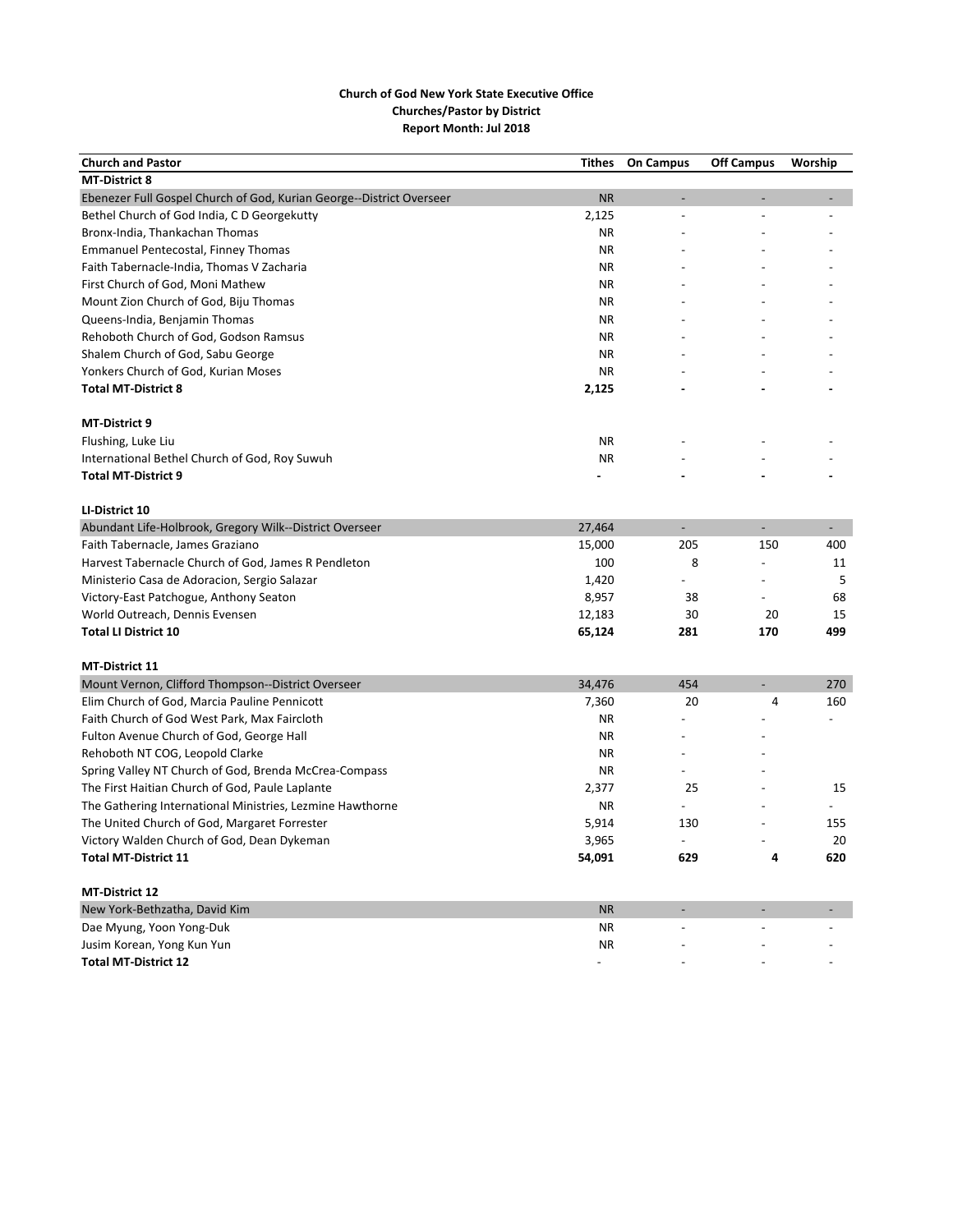| <b>Church and Pastor</b>                                     | <b>Tithes</b> | <b>On Campus</b>         | <b>Off Campus</b>        | Worship |
|--------------------------------------------------------------|---------------|--------------------------|--------------------------|---------|
| <b>UP-District 14</b>                                        |               |                          |                          |         |
| Living Waters, Eldred Jenkins--District Overseer             | 5,932         |                          |                          |         |
| Albany - Praise Tabernacle, Larry Dudley                     | <b>NR</b>     | $\overline{a}$           |                          |         |
| Damascus Church of God, David Colon                          | <b>NR</b>     |                          |                          |         |
| Healing Waters Church of God, Kermit Lavigne                 | ΝR            |                          |                          |         |
| Peru Church of God, Daniel Elder                             | <b>NR</b>     |                          |                          |         |
| <b>Total UP-District</b>                                     | 5,932         |                          |                          |         |
| <b>UP-District 15</b>                                        |               |                          |                          |         |
| New Beginning Church of God, Althea Baines-Asst to Bishop    | 10,483        | 524                      | 533                      | 177     |
| Arcade                                                       | 1,950         | $\overline{a}$           | 29                       | 30      |
| Buffalo-Emmanuel Temple, Jason Whitaker                      | 2,526         |                          | $\overline{a}$           |         |
| Greater Niagara Falls, Joseph Whitman                        | 13,406        | 30                       | 150                      | 88      |
| Healing Word Ministries, Leecroft Clarke                     | 3,778         | 112                      | 100                      | 60      |
| <b>Total UP-District 15</b>                                  | 32,143        | 666                      | 812                      | 355     |
|                                                              |               |                          |                          |         |
| <b>UP-District 16</b>                                        |               |                          |                          |         |
| Restoration-Rochester, Lee Thomas McCloud--District Overseer | 2,997         | 46                       | 5                        |         |
| Higher Heights, Julius Brunson                               | ΝR            |                          |                          |         |
| Higher Ground Ministires, Eugene Wilson                      | <b>NR</b>     |                          |                          |         |
| Miracle Outreach, Mary L Robinson                            |               | $\overline{7}$           | 30                       |         |
| New Covenant Church of God Ministries, Woodrow Wilson        | 4,208         | 60                       | 43                       | 60      |
| <b>Total UP-District 16</b>                                  | 7,205         | 113                      | 78                       | 60      |
| <b>UP-District 17</b>                                        |               |                          |                          |         |
| Flint Creek, Russell Willemsen--District Overseer            | 2,225         | 8                        | $\overline{\phantom{a}}$ | 23      |
| Auburn, Frederick J Colombo                                  | 6,000         | 30                       | 135                      | 42      |
| Newark Church of God, Jamie Riviera                          | 1,164         |                          |                          | 80      |
| <b>Total UP-District 17</b>                                  | 9,389         | 38                       | 135                      | 145     |
| <b>UP-District 19</b>                                        |               |                          |                          |         |
| Mexico Lighthouse, Ronald Lee Russell                        | 11,195        | $\overline{\phantom{a}}$ | L,                       | 170     |
| Church of God Soldiers of Jesus Christ, Carlos Mercado       | <b>NR</b>     |                          |                          |         |
| North Syracuse, Valetta Fortino                              | <b>NR</b>     |                          |                          |         |
| Relevant Church of God, Carlos Mercado                       | <b>NR</b>     |                          |                          |         |
| <b>Total UP-District 19</b>                                  | 11,195        |                          |                          | 170     |
| <b>MT-District 20</b>                                        |               |                          |                          |         |
| Bronxwood International, Acklan Quarrie--District Overseer   | 70,022        | 146                      |                          | 471     |
| Greater Deliverance COG, Gaylord Pennicott                   | ΝR            | $\overline{a}$           |                          |         |
| Highest Praise Church of God, Lennie Garfield Pennicott      | 6,475         | 15                       | 24                       | 52      |
| New Testament Temple Seymour Avenue, Paul A. Peart           |               |                          |                          |         |
| Tabernacle Church of God, Egdal Henri-Mundle                 | <b>NR</b>     |                          |                          |         |
| Woodycrest, Julian Stephenson                                | 8,879         |                          | 13                       | 58      |
| <b>Total MT-District 20</b>                                  | 85,376        | 161                      | 37                       | 581     |